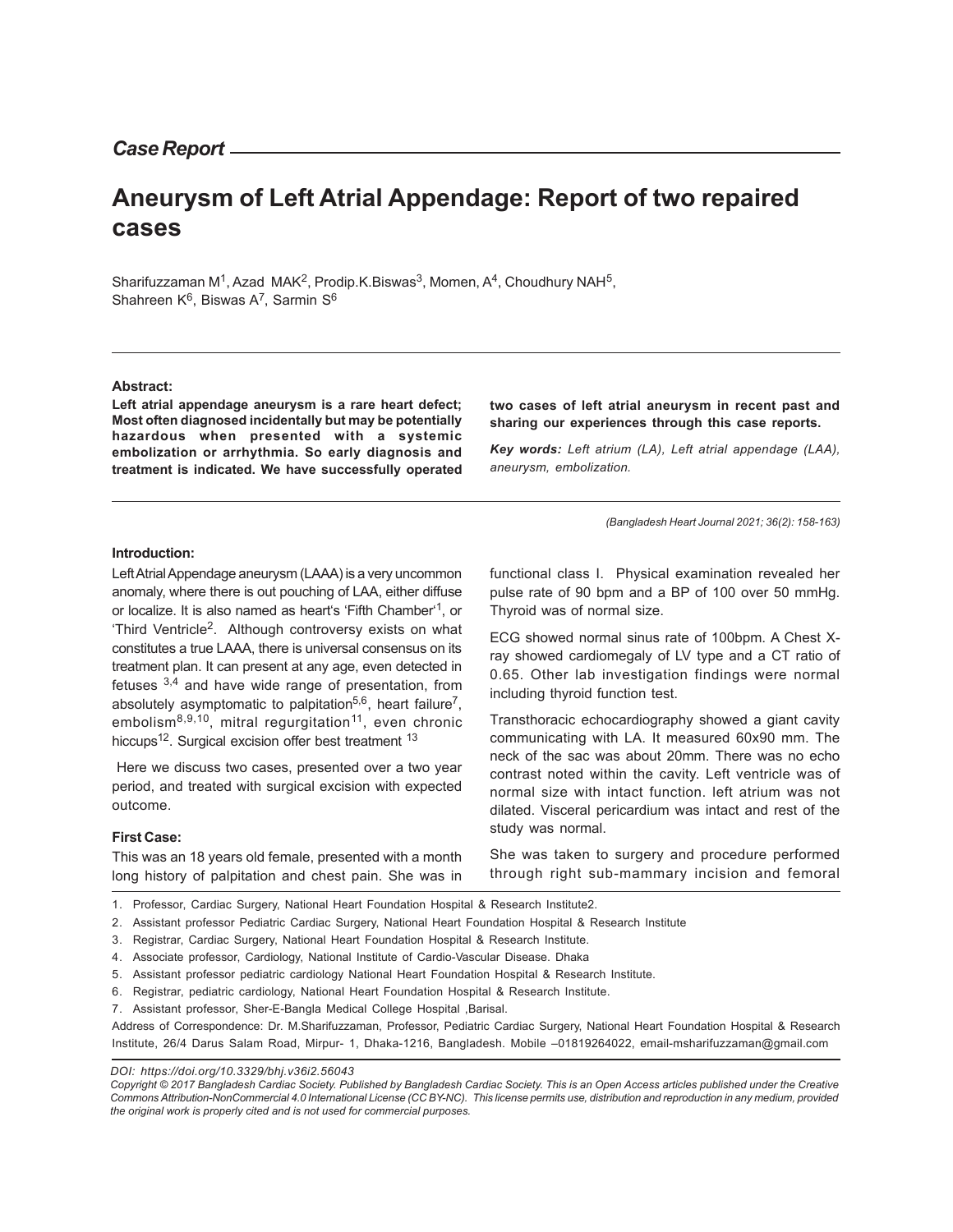Aneurysm of Left Atrial Appendage: Report of two repaired cases 159 Bangladesh heart j Vol. 36, No. 2 Sharifuzzaman M et al.



cannulations for arterial return and inferior vena caval drainage. SVC cannula was drained through separate incision. Aneurysmal sac was clearly seen through this incision. After cardioplegic arrest and classical LA opening and pathology identified from within the LA cavity. Mitral valve was found competent. There were no thrombus and aneurismal cavity was obliterated plication from inside and left atrial appendage orifice was separated with a piece of glutaraldehyde treated pericardium. LA closed and rest of the procedure completed uneventfully. Post-operative course was smooth and echo showed absence of LA aneurysm and good LV function and no pericardial effusion. There was sinus rhythm in ECG. Her follow up at 3 months and 1 year showed normal ECG, CXR, Echo and no symptoms.

### **Second Case:**

This was 13 kg; 5 years old male referred to our hospital for evaluation of palpitation and suspected LAAA. He was otherwise a playful young child with moderate growth



**Fig.-1:** *Giant aneurysm of LAA* **Fig.-2:** *Large sac measuring 90mmX60mm.*

failure. Physical examination revealed a pulse rate of 100, BP of 89/70mmHg, dynamic precordiam and an apical holosystolic murmur. Thyroid was not enlarged. Other clinical findings were unremarkable. ECG showed mostly normal sinus rhythm intervened by occasional atrial fibrillation

Chest X-Ray revealed a shadow flanking with LV border, encroaching on the left lung field with a CT ratio over 0.65. Enlarged Left atrium can be determined by identifying double right sided shadow. There was prominence of hilar pulmonary vasculature too.

Echo revealed giant LA aneurysm with spontaneous echo contrast and hugely dilated LA. The Sac was connected through a wide neck. There was moderate Mitral regurgitation due to dilated annulus with prolapsed of AML. The LV was significantly dilated with good biventricular systolic function and moderate diastolic dysfunction. The PA pressure was normal. Other findings were unremarkable.



**Fig.-3:** *Atrial fibrillation*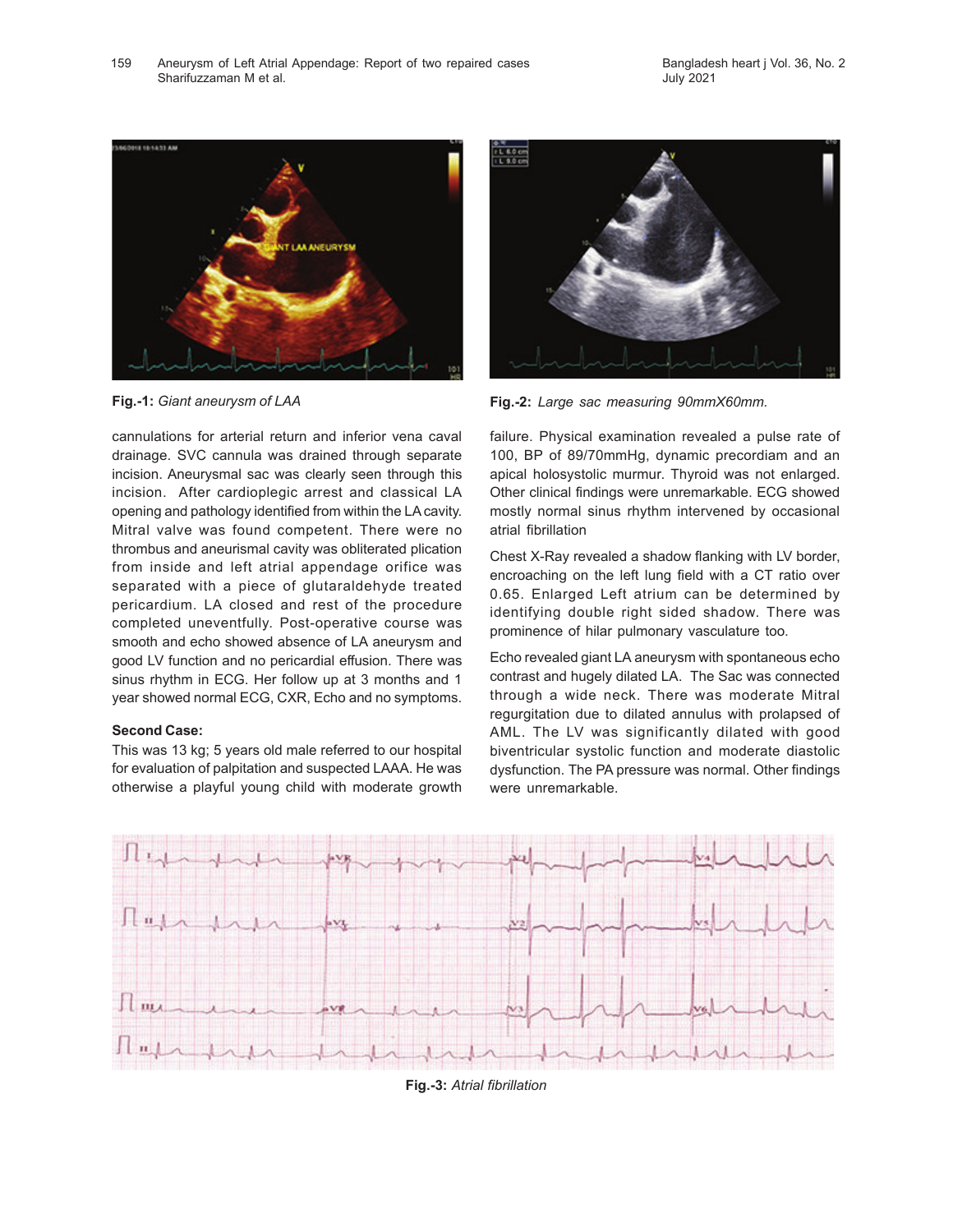

**Fig.-4:** *CXR. Double right border*



**Fig.-5:** *Echo revealed Sac parallel to LV with large neck with LA.*

Contrast CT revealed hugely dilated left atrium with one big aneurysm in the left atrial appendage with thrombus formation (65.3mmX35.9mmX45mm). Left atrium was hugely dilated. The sac was lying parallel and on the left side of left ventricle, Coronary arteries pursued a normal course.

Surgical excision was planned through median sternotomy and on CPB. At operation large aneurysmal sac was noted lying parallel to LV and was lying free of any adhesion to surrounding structure.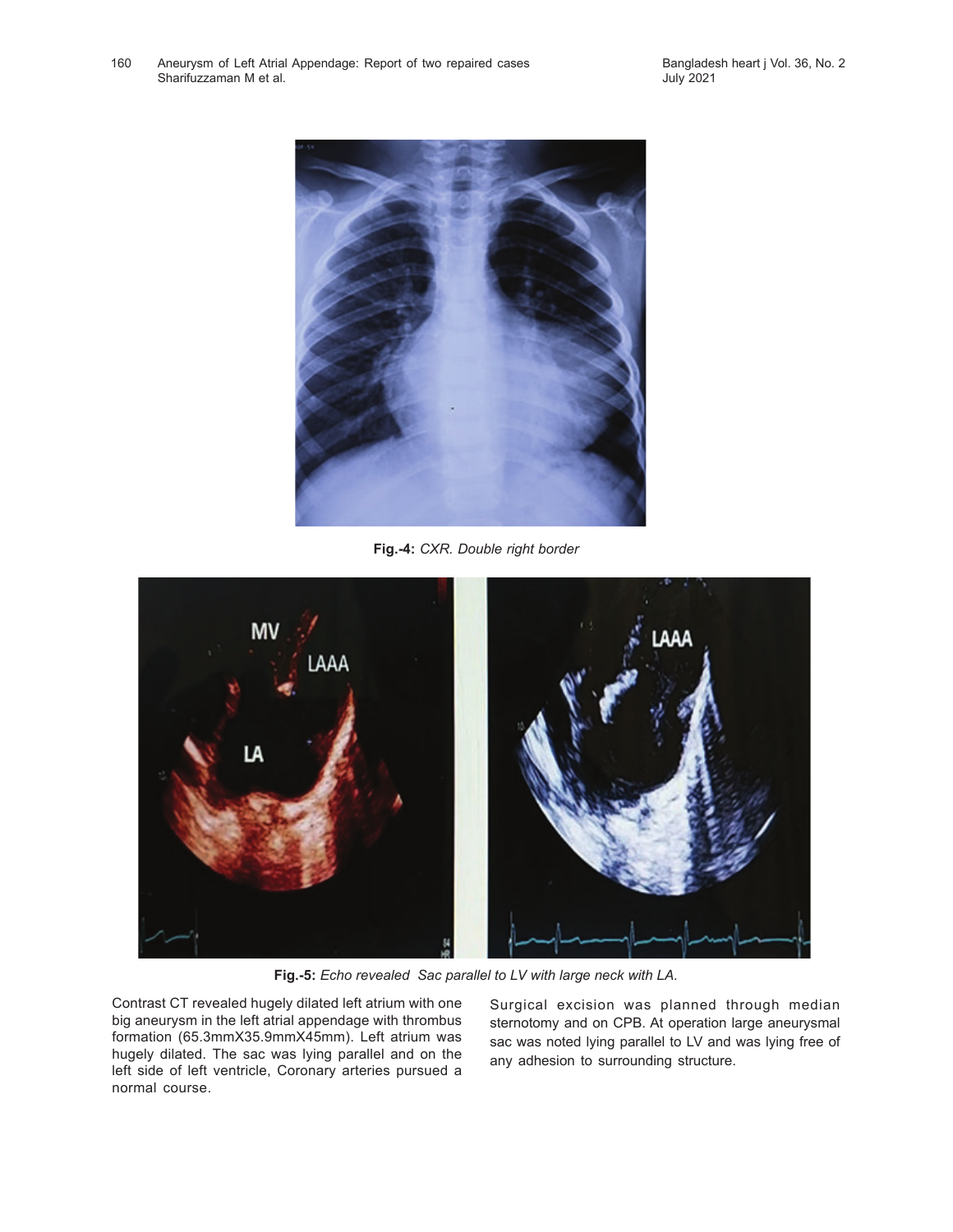

**Fig.-6:** *Dilated left atrium appendage aneurysm*





**Fig.-7:** *Per operative findings*



**Fig.-8:** *Surgical resection of aneurismal sac*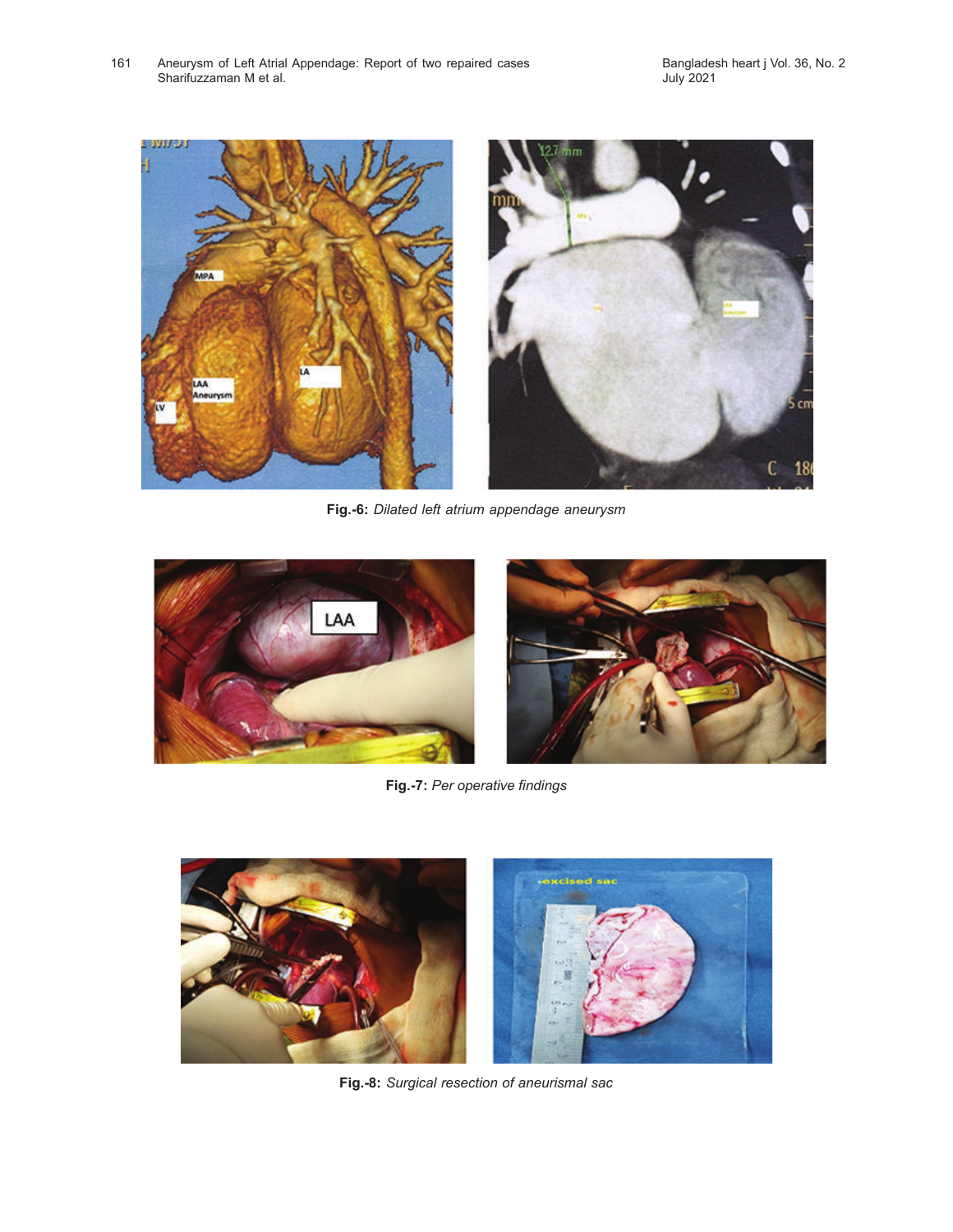Aortic and bi-caval cannulation was performed for Cardiopulmonary bypass.The procedure was performed on an arrested heart. We were able to put a large clamp at the neck of the sac and excise it. Later the large neck was roofed with a pericardial patch. Next,the LA was entered through classical incision. There were signs of jet lesion on posterior LA wall with thinning of its wall, but no thrombus was noted. Mitral valve was found leaking and annulus dilated, which was repaired and electro cautery MAZE procedure was done to electrically isolate the atriums, rest of the procedure was uneventful. LA size was surgically reduced.

# **Discussion:**

Although it is a rare entity, number of reported cases are increasing. So far over 100 cases have been reported in the literature<sup>14</sup>. The exact definition of true LAA aneurysm are divergent<sup>15</sup>. In literature<sup>16</sup>, a diagnostic criterion for congenital LAAA was proposed that includes,

- 1. LA chamber should be of normal size.
- 2. The sac should have clearly defined communication with LA cavity, and
- 3. It should be located intra-pericardialy with resultant distortion of the adjoining LV wall.

These outpouching are thought to be due to dysplasia of pectinate muscle and usually do not affect the whole auricle. But from studied literature, it becomes clear that the above definition falls short in many of the claimed cases. Cases have been claimed secondary to extra pericardial herniation, orin mitral Regurgitation, or in patients with supra-ventricular tachycardia. LAAA was also reported to be associated with congenital heart disease. These are included in acquired type of LAAA<sup>15</sup>.

The 1<sup>st</sup> case fulfills the criteria of congenital origin as the aneurismal sac in her case was intra-pericardial had normal LA dimension and no MR. In the 2<sup>nd</sup> case, the sac was large, intra-pericardial location with part of the normal auricle visible at the base. The remarkable thing about the 2nd case is the presence of moderate MR and a very large LA. Whether this is congenital or acquired remains uncertain, but can be an altogether separate entity, where giant LA and LA Appendage aneurysm co-exist from birth.

Although most patients present in 3rd decade of life with no gender difference<sup>14</sup>, our cases presented earlier, one male child presented at 5yrs. and the other female at 18yrs. of age.

Most common symptom among reviewed patients were reported to be palpitation in 44.6% cases, followed by dyspnea on exertionin 28.7% cases, and chest pain in 11.9% of cases 14. In both of our cases, palpitation was a common symptom. Beside this, the older one had chest pain and the younger one had shortness of breath on exertion. ECG in the older patient showed normal sinus tachycardia but the kid showed rhythm disturbance and AF interval of normal sinus rhythm.

There was no feature of thrombo-embolism in either of these cases, although there was CT finding in one case one suggesting thrombus within the cavity. The reported incidence of thrombo-embolism is about 6% 14.Once the diagnosis is made, it is customary to proceed with surgical excision, as it offers excision of pathology and removal of symptom <sup>15</sup>.

Medical management is also reported to delay surgery for avoiding operative risk $17$ . Catheter ablation also been reported in a patient with paroxysmal AF and a congenital giant LAA who was successfully treated by percutaneous pulmonary vein antrum isolation  $(PVAL)$ <sup>18</sup>. Surgery is focused on excision ofthe sac and Correct any added pathology, like closure of neck repair of mitral valve, antiarrhythmia procedure.

Median sternotomy was noted to be the preferred procedure although left thoracotomy and minimally invasive endoscopic resection has been reported, even without cardiopulmonary bypass<sup>19</sup>. Our first case was done through right sub-mammary cosmetic incision. It could have been done through left thoracotomy. We were anticipating closure of sac with possible LA reduction. Cosmesis was also kept in mind as the patient demanded little scar. As the patient was a young girl the thoracotomy was preferred although LA reduction was not deemed necessary on table. TEE confirmed complete collapse of the cavity as was in pre-discharge echo. For the second case, median sternotomy and CPB was performed. After cardioplegic arrest, sac was excised and neck closed with a piece of pericardium and resected margin over sewn. LA reduction not done in spite of large LA to prevent possible distortion of growing pulmonary veins. Electrocautery lesions were produced around the LAA orifice to isolate auricular foci. LA remained as a very large cavity as documented in post-operative echocardiography.

Mitral valve repair was done - a cleft closure in P2 segment and posterior annuloplasty performed using Paneth-Hetzer technique. There was tethering of the posterior mitral leaflet caused AML to appear prolapsed.

After follow up both patients were asymptomatic and with sinus rhythm. Patient with large LA and mitral regurgitation need further follow-up to see progress in LA reduction and persistence of mitral competency, which was trace at discharge.